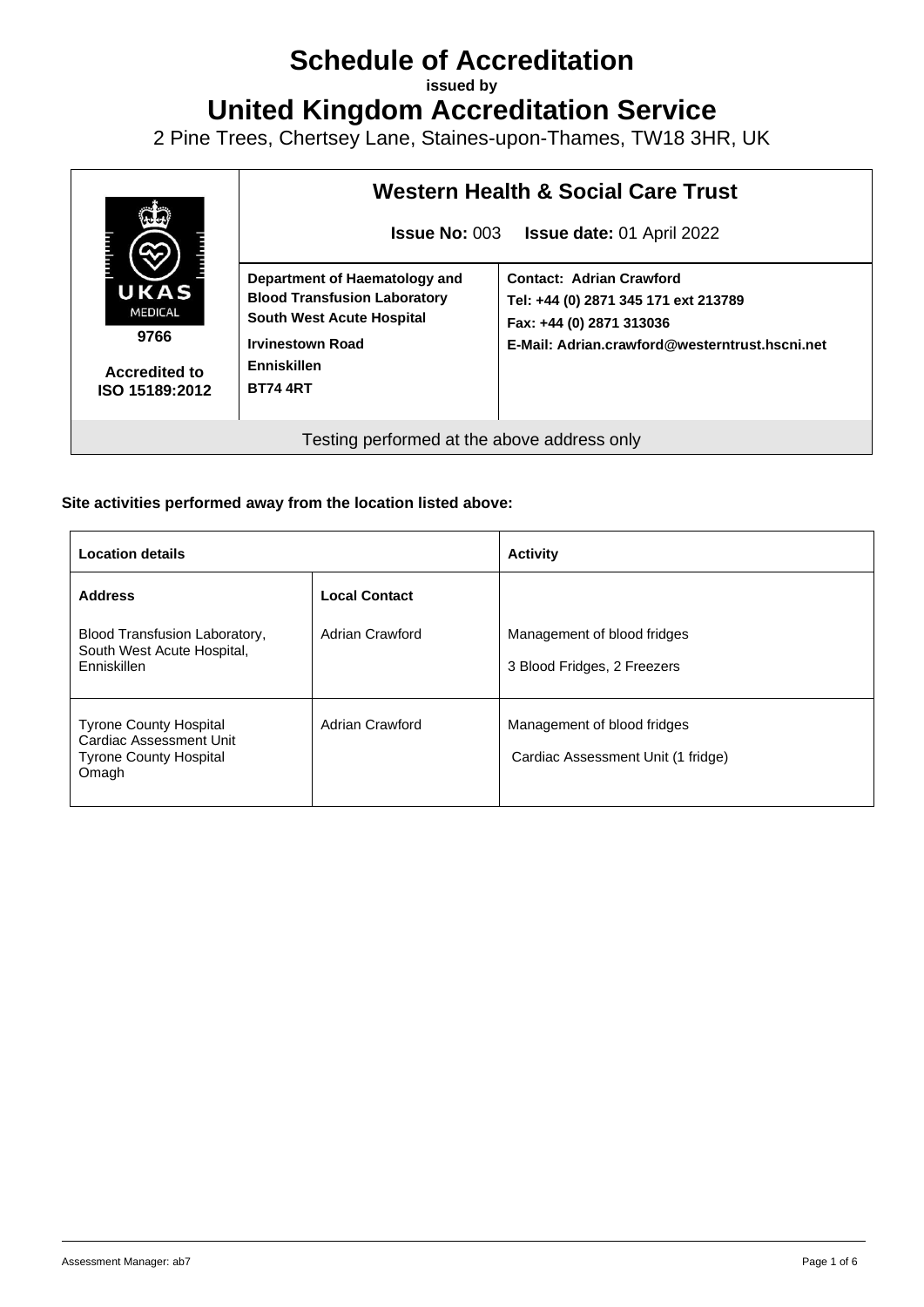

2 Pine Trees, Chertsey Lane, Staines -upon-Thames, TW18 3HR, UK

# **Western Health & Social Care Trust**

**Accredited to ISO 15189:2012** 

**Issue No:** 003 **Issue date:** 01 April 2022

**Testing performed at main address only**

#### DETAIL OF ACCREDITATION

| Materials/Products tested | Type of test/Properties<br>measured/Range of measurement                                                                                                                                                                      | Standard specifications/<br>Equipment/Techniques used                                                                                                                                                      |
|---------------------------|-------------------------------------------------------------------------------------------------------------------------------------------------------------------------------------------------------------------------------|------------------------------------------------------------------------------------------------------------------------------------------------------------------------------------------------------------|
| <b>HUMAN BODY FLUIDS</b>  | Haematology examination activities<br>for the purpose of clinical diagnosis                                                                                                                                                   | Manufacturer's instructions and<br>documented In-house methods<br>using:                                                                                                                                   |
| <b>Blood</b>              | <b>Full Blood Count</b><br>Haemoglobin<br>White blood cell count<br>Red blood cell count<br>Platelet count<br>White blood cell differential<br>count<br>Reticulocyte count<br><b>Nucleated Red Blood Cell</b><br>Count (NRBC) | Sysmex XE-2100<br>Using cyanide-free sodium lauryl<br>sulphate (SLS), DC sheath flow<br>detection method, and<br>fluorescence flow cytometry<br>methodology.<br><b>Key SOPs</b><br>Haem/1<br>Haem/18 -> 42 |
| <b>Blood films</b>        | Reporting of normal and abnormal<br>morphologies                                                                                                                                                                              | Stainers: Siemens Hematek stainer<br>Haematology Microscopes: Nikon<br>E600 & Olympus BX51.<br><b>Key SOPs</b><br>Haem/33-36<br>Haem 42<br>Haem/290-295                                                    |
| <b>Blood</b>              | <b>Erythrocyte Sedimentation Rate</b><br>(ESR)                                                                                                                                                                                | StaRRsed Interrliner ESR analyser.<br>Principle: Westergren method<br><b>Key SOPs</b><br>Haem/37-40, Haem/296                                                                                              |
| Blood                     | Screening for the presence of<br>malaria parasites                                                                                                                                                                            | Carestart Malaria RDT Kit.<br>Thin films using manual Giemsa<br>stain<br><b>Key SOPs</b><br>Haem/299<br>Haem/300                                                                                           |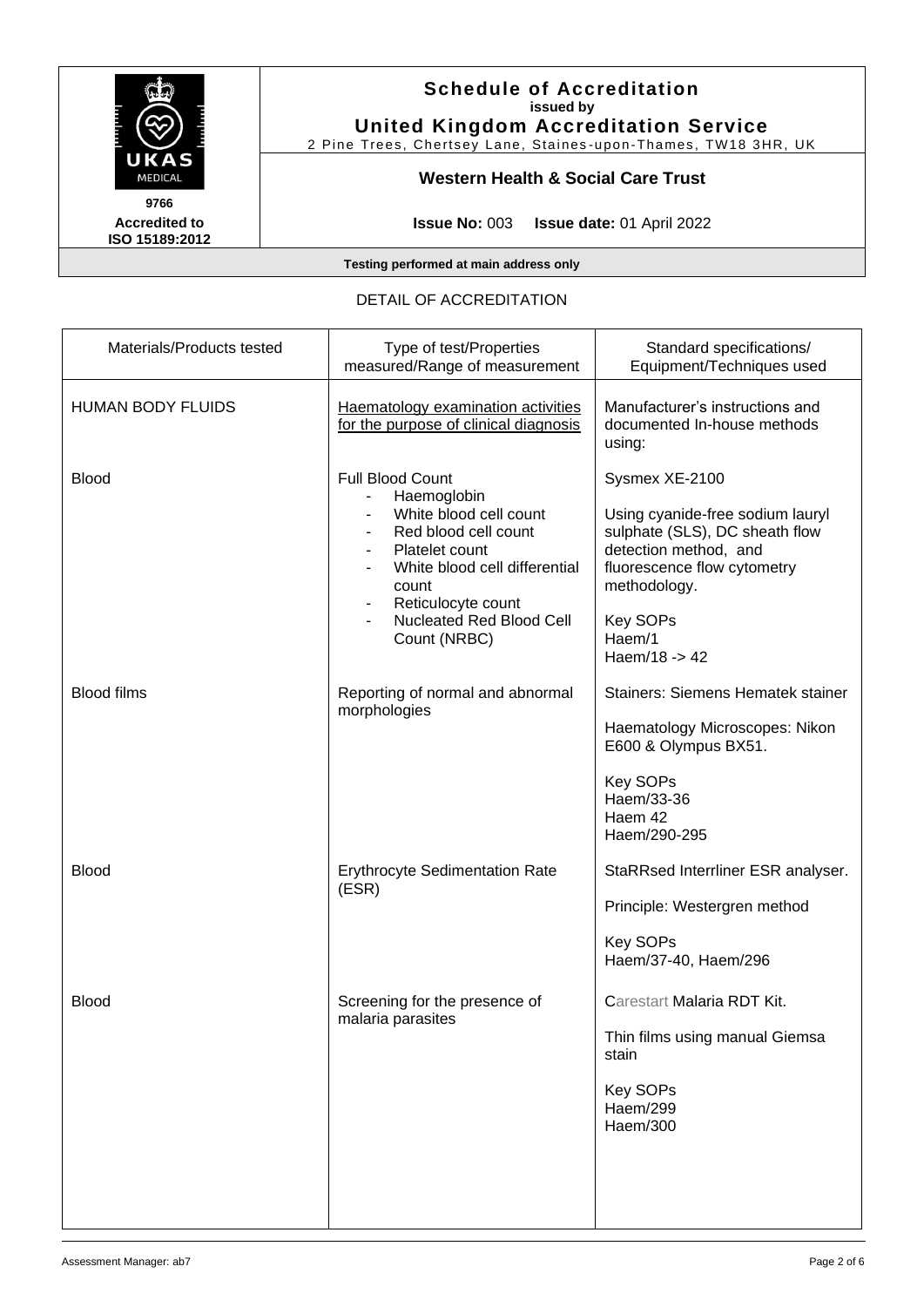

2 Pine Trees, Chertsey Lane, Staines -upon-Thames, TW18 3HR, UK

# **Western Health & Social Care Trust**

**Accredited to ISO 15189:2012** 

**Issue No:** 003 **Issue date:** 01 April 2022

| Materials/Products tested            | Type of test/Properties<br>measured/Range of measurement                                    | Standard specifications/<br>Equipment/Techniques used                                                              |
|--------------------------------------|---------------------------------------------------------------------------------------------|--------------------------------------------------------------------------------------------------------------------|
| <b>HUMAN BODY FLUIDS</b><br>(cont'd) | Haematology examination activities<br>for the purpose of clinical diagnosis<br>(cont'd)     | Manufacturer's instructions and<br>documented In-house methods<br>using:                                           |
| <b>Blood</b>                         | Detection of infectious<br>mononucleosis heterophile<br>antibodies                          | <b>Clearview Infectious Mononucleosis</b><br>(IM) Kit.                                                             |
|                                      |                                                                                             | Qualitative immunoassay kit.                                                                                       |
|                                      |                                                                                             | <b>Key SOP</b><br>Haem/298                                                                                         |
| <b>Blood</b>                         | Detection of haemoglobin S (Hb-S),                                                          | Sickle-chex kit.                                                                                                   |
|                                      |                                                                                             | Principle: relative insolubility of<br>Haemoglobin S when combined<br>with buffer and a reducing agent             |
|                                      |                                                                                             | Key SOP<br>Haem/ 303                                                                                               |
| <b>HUMAN BODY FLUIDS</b>             | <b>Blood Transfusion examination</b><br>activities for the purpose of clinical<br>diagnosis | Manufacturer's instructions and<br>documented In-house methods<br>using:                                           |
|                                      |                                                                                             | Automated methods using Bio-Rad<br>IH-1000 Analysers<br>Manual Bio-Rad Gelcard method<br><b>Manual Tube Method</b> |
| <b>Blood</b>                         | <b>Blood Grouping</b>                                                                       |                                                                                                                    |
|                                      | A, B, AB, O                                                                                 | Key SOPs<br>BloodBank 135<br>Bloodbank 104<br>Bloodbank/37/38/39                                                   |
|                                      |                                                                                             |                                                                                                                    |
|                                      |                                                                                             |                                                                                                                    |
|                                      |                                                                                             |                                                                                                                    |
|                                      |                                                                                             |                                                                                                                    |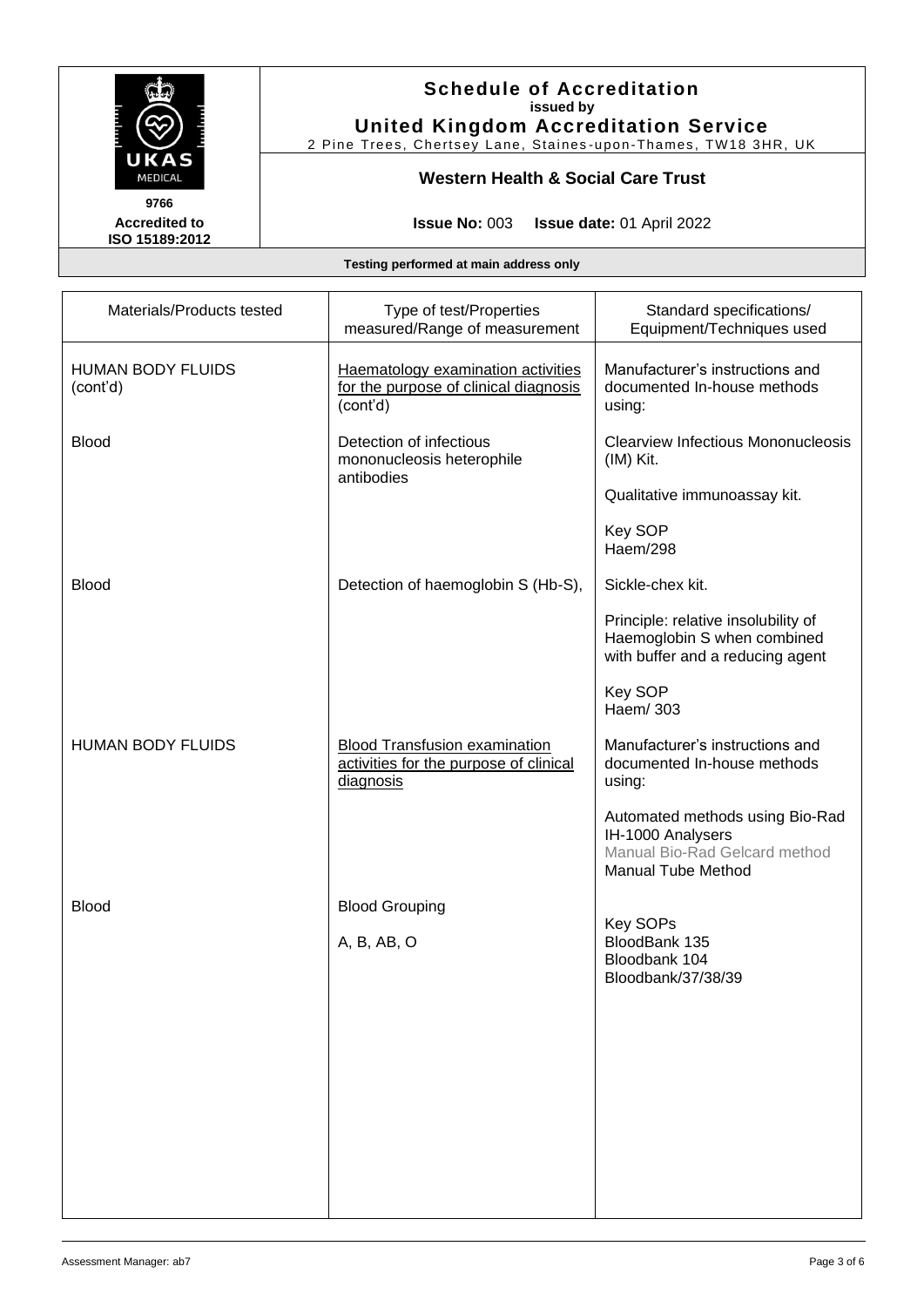

2 Pine Trees, Chertsey Lane, Staines -upon-Thames, TW18 3HR, UK

#### **Western Health & Social Care Trust**

**Accredited to ISO 15189:2012** 

**Issue No:** 003 **Issue date:** 01 April 2022

| Materials/Products tested            | Type of test/Properties<br>measured/Range of measurement                                                                                                                                                                       | Standard specifications/<br>Equipment/Techniques used                                            |
|--------------------------------------|--------------------------------------------------------------------------------------------------------------------------------------------------------------------------------------------------------------------------------|--------------------------------------------------------------------------------------------------|
| <b>HUMAN BODY FLUIDS</b><br>(cont'd) | <b>Blood Transfusion examination</b><br>activities for the purpose of clinical<br>diagnosis (cont'd)                                                                                                                           | Manufacturer's instructions and<br>documented In-house methods<br>using:                         |
|                                      |                                                                                                                                                                                                                                | Automated methods using Bio-Rad<br>IH-1000 Analysers<br>Manual Bio-Rad Gelcard method            |
| <b>Blood</b>                         | Screening for clinically significant<br>antibodies of the following systems:<br>Rhesus<br>$\bullet$<br>Kell<br>$\bullet$<br>Duffy<br>$\bullet$<br>Kidd<br>Lewis<br><b>MNS</b><br>$\mathsf{P}$<br>Lutheran systems<br>$\bullet$ | Key SOPs<br>BloodBank 135<br>Bloodbank 77                                                        |
| <b>Blood</b>                         | Antigen phenotyping and<br>genotyping of clinically significant<br>antigens of the following systems:<br>Rhesus<br>$\bullet$<br>Kell<br>Duffy<br>Kidd<br>Lewis<br><b>MNS</b><br>P<br>Lutheran systems<br>٠                     | <b>Key SOPs</b><br>Bloodbank 135<br>Bloodbank 83                                                 |
| <b>Blood</b>                         | Group & Coombs for blood<br>grouping of babies up to 4 months:<br>A, B, AB, O                                                                                                                                                  | <b>Key SOPs</b><br>BloodBank 135<br>Bloodbank 104                                                |
| <b>Blood</b>                         | Cross matching                                                                                                                                                                                                                 | Methods as above plus Manual<br>Tube method.<br><b>Key SOPs</b><br>BloodBank 135<br>Bloodbank 78 |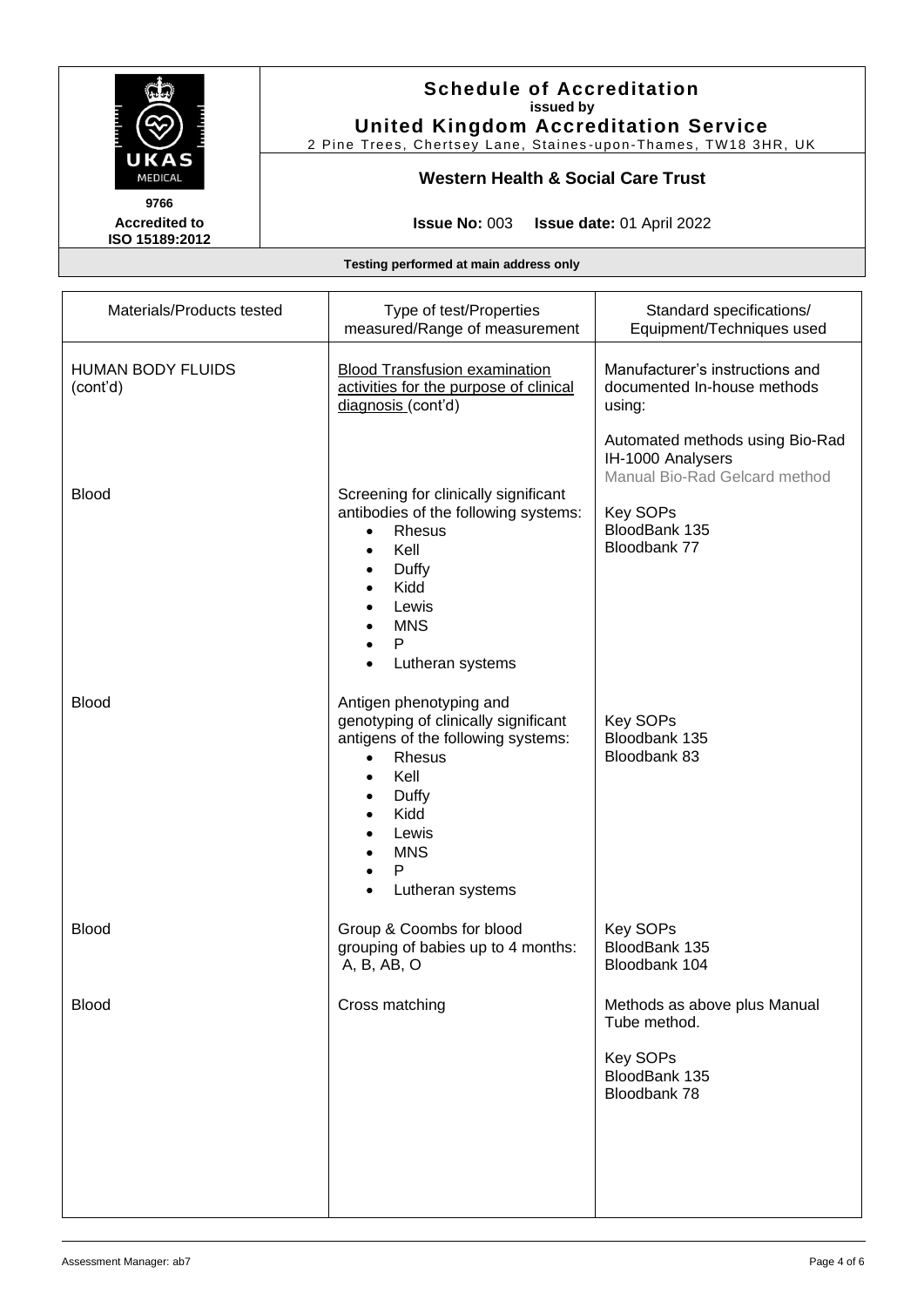

2 Pine Trees, Chertsey Lane, Staines -upon-Thames, TW18 3HR, UK

#### **Western Health & Social Care Trust**

**Accredited to ISO 15189:2012** 

**Issue No:** 003 **Issue date:** 01 April 2022

| Materials/Products tested            | Type of test/Properties<br>measured/Range of measurement                                                                                                                                                                                        | Standard specifications/<br>Equipment/Techniques used                                                     |
|--------------------------------------|-------------------------------------------------------------------------------------------------------------------------------------------------------------------------------------------------------------------------------------------------|-----------------------------------------------------------------------------------------------------------|
| <b>HUMAN BODY FLUIDS</b><br>(cont'd) | <b>Blood Transfusion examination</b><br>activities for the purpose of clinical<br>diagnosis (cont'd)                                                                                                                                            | Manufacturer's instructions and<br>documented In-house methods<br>using:                                  |
| <b>Blood</b>                         | Direct Antiglobulin test                                                                                                                                                                                                                        | Automated methods using Bio-Rad<br>IH-1000 Analysers<br>Manual Bio-Rad Gelcard method<br><b>Key SOPs</b>  |
|                                      |                                                                                                                                                                                                                                                 | BloodBank 135<br>Bloodbank 43                                                                             |
| <b>Blood</b>                         | Indirect Antiglobulin test                                                                                                                                                                                                                      | Key SOPs                                                                                                  |
|                                      |                                                                                                                                                                                                                                                 | BloodBank 135<br>Bloodbank 43                                                                             |
| <b>Blood</b>                         | Identification of clinically significant<br>antibodies of the following systems:<br>Rhesus<br>$\bullet$<br>Kell<br>$\bullet$<br>Duffy<br>$\bullet$<br>Kidd<br>Lewis<br><b>MNS</b><br>$\mathsf{P}$<br>$\bullet$<br>Lutheran systems<br>$\bullet$ | Key SOPs<br>BloodBank 79<br>BloodBank 135<br>Bloodbank 79                                                 |
| <b>Blood</b>                         | Kleihauer Test for estimation of<br>foeto-maternal haemorrhage                                                                                                                                                                                  | Manual staining method using<br>Inverclyde Foetal Red Cell<br>Detection Kit.<br>Key SOP<br>BloodBank1-135 |